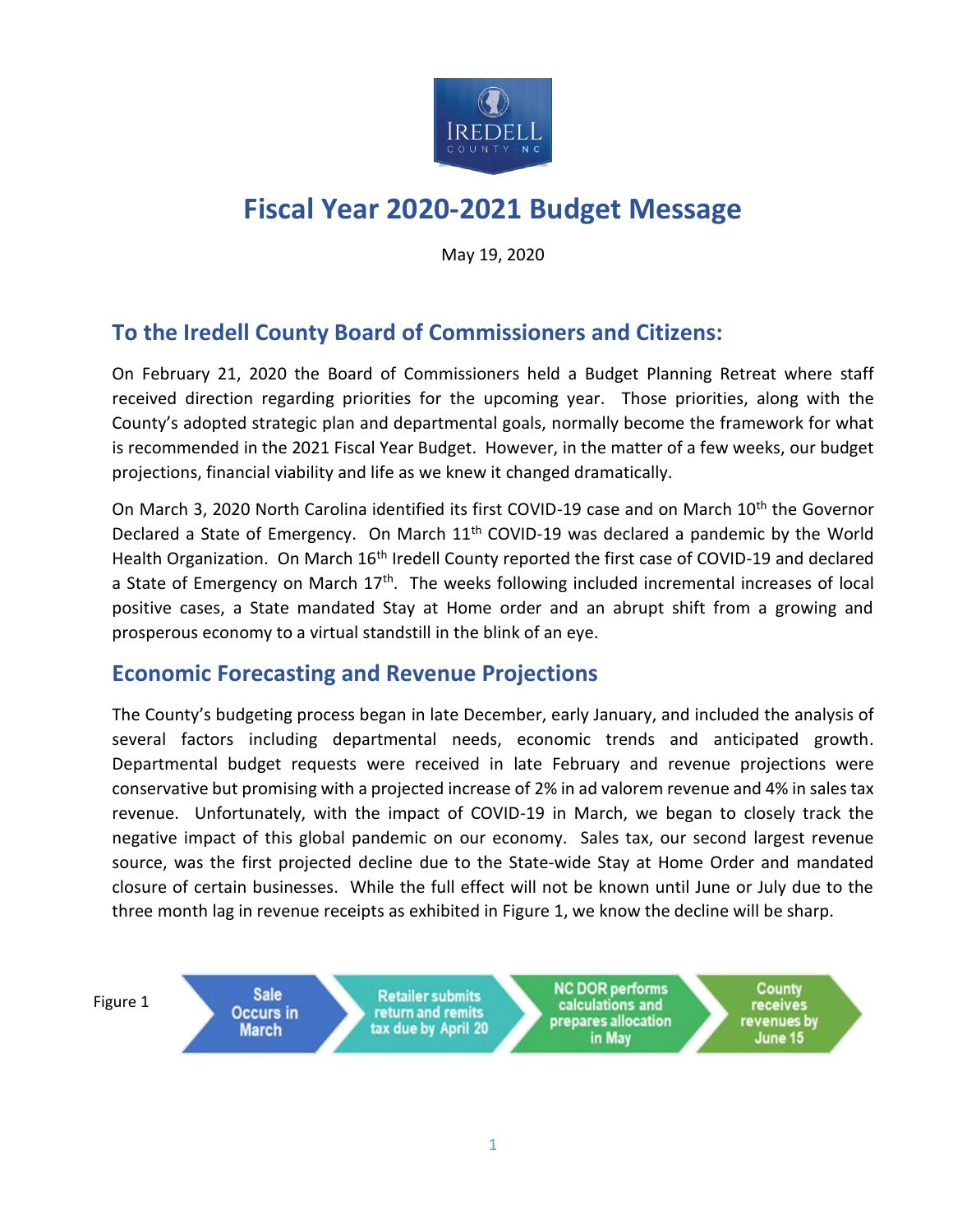What we don't know is the duration of the deficit. We are projecting an overall 2.63% decline in sales tax revenues over the next fiscal year with the largest dip in the months of June-December and hopes of a moderate rebound beginning in January. This is compared to Morgan Stanley's overall 2020 economic contraction projections of a 3% decline. Historically Iredell County has fared better than State-wide averages due to the stability of our community and less dependency on tourism.

Ad valorem tax revenues have also been adjusted downward to indicate a 5.85% increase as opposed to 6.03%. We have modified our projected collection rate back to the FY 2018-2019 actual collection rate of 98.91% due to future market uncertainty.

Several unknown variables exist, which makes it difficult to accurately project revenues for the year ahead of us. For this reason, we have prepared a scaled back budget in anticipation of a worst case scenario. Our hope is revenues will improve over the first half of the new fiscal year and allow us to revisit the budget mid-year. If improvement occurs and revenue picks up, eliminated items for the initial budget may be added back if funds are available to support them.

Iredell County has two major challenges, managing cash flow and balancing the budget as required in the midst of so much uncertainty. In order to estimate anticipated revenues as accurately as possible for the next fiscal year, we analyze building trends, population growth, State and Federal policy decisions, unemployment rates and personal income, just to name a few.

New construction starts are a key indicator to an economic future and show builder confidence in the market. Permitted housing units are trending fairly flat when comparing the permitted housing units for the months of January – April for 2020 as exhibited in Figure 2.

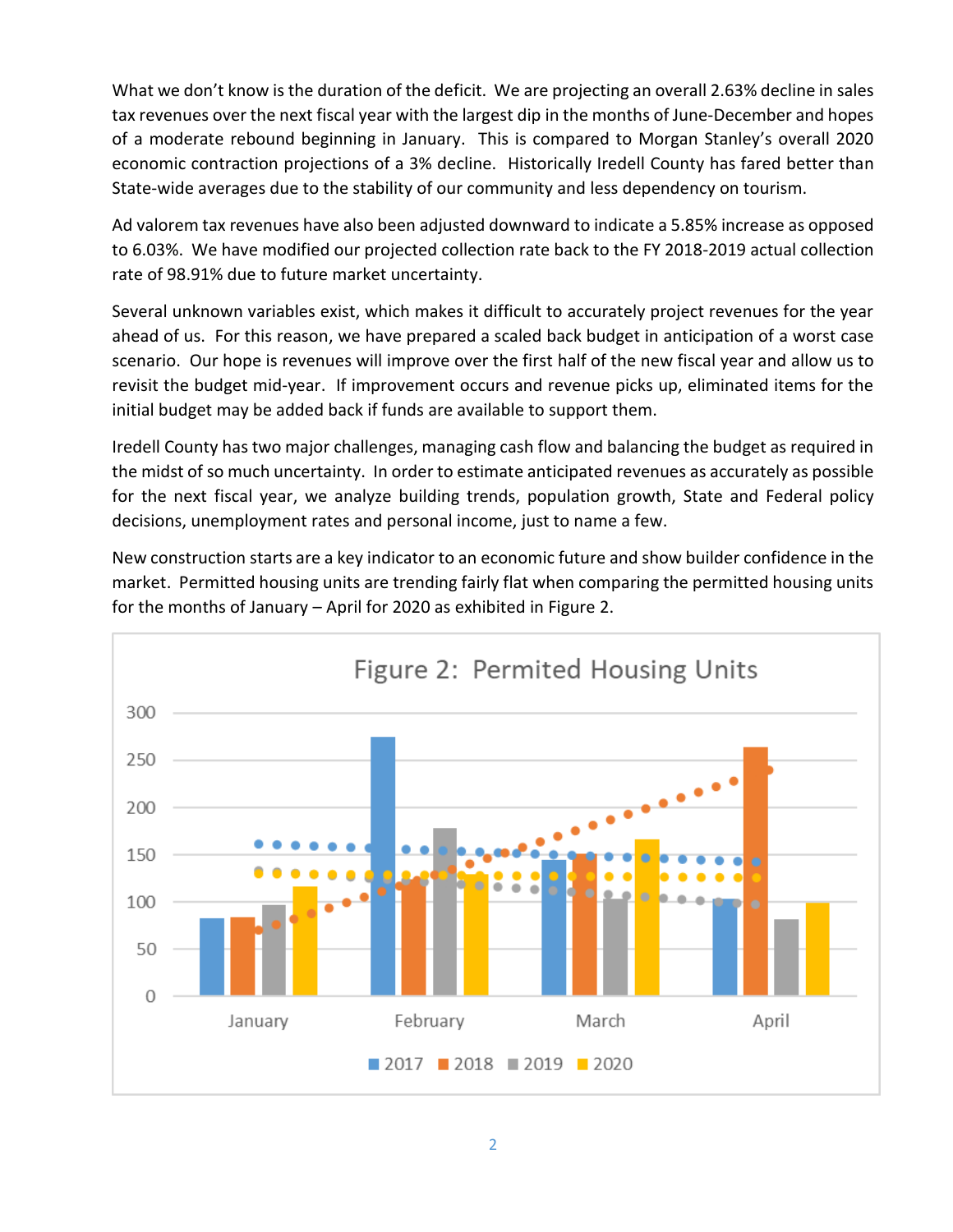A comparison of the same months for the past three years has shown a trended decline in two years with an increase in 2018. This is a promising pattern leading into the months impacted by COVID-19 and indicates our recovery may be a little easier if the phased reopening is successful.



Most of that housing growth is seen in the southern portion of the county but is beginning to move north as indicated in Figure 3.

Iredell County continues to grow at a relatively high rate. State projections for Iredell County's 2020 population indicate 184,023 residents and we are projected to reach 194,595 residents by 2024. This indicates a 5.74% increase in population over this next four year budget cycle. Our current 2020 estimated population of 184,023 makes us the 14<sup>th</sup> largest county in the State. More importantly, out of all 100 counties in the State of North Carolina, there are only 12 that have a lower 2019-2020 tax rate.

A low tax rate is a double edge sword in many respects. It assists in business recruitment/retention and is appealing to new residents but limits the County's ability to offer the same level of services as other similar size counties. It is a delicate

balance of adequate service delivery and fiscal conservancy. However, in a time of economic decline as a result of COVID-19, our low tax rate is a blessing to our already struggling residents and businesses. One key way to sustain a lower tax rate is through strong, conservative fiscal management and diversification of our tax base through economic development. We continue to work hard in supporting our existing business and industry by fostering retention and expansion as well as encouraging new business and industry recruitment. Job retention is key in our current state of affairs and we rely heavily on our teammates in this battle. With the partnership of the Iredell County Economic Development Corporation, we strive to foster an environment that creates a premier community to live, work and raise a family.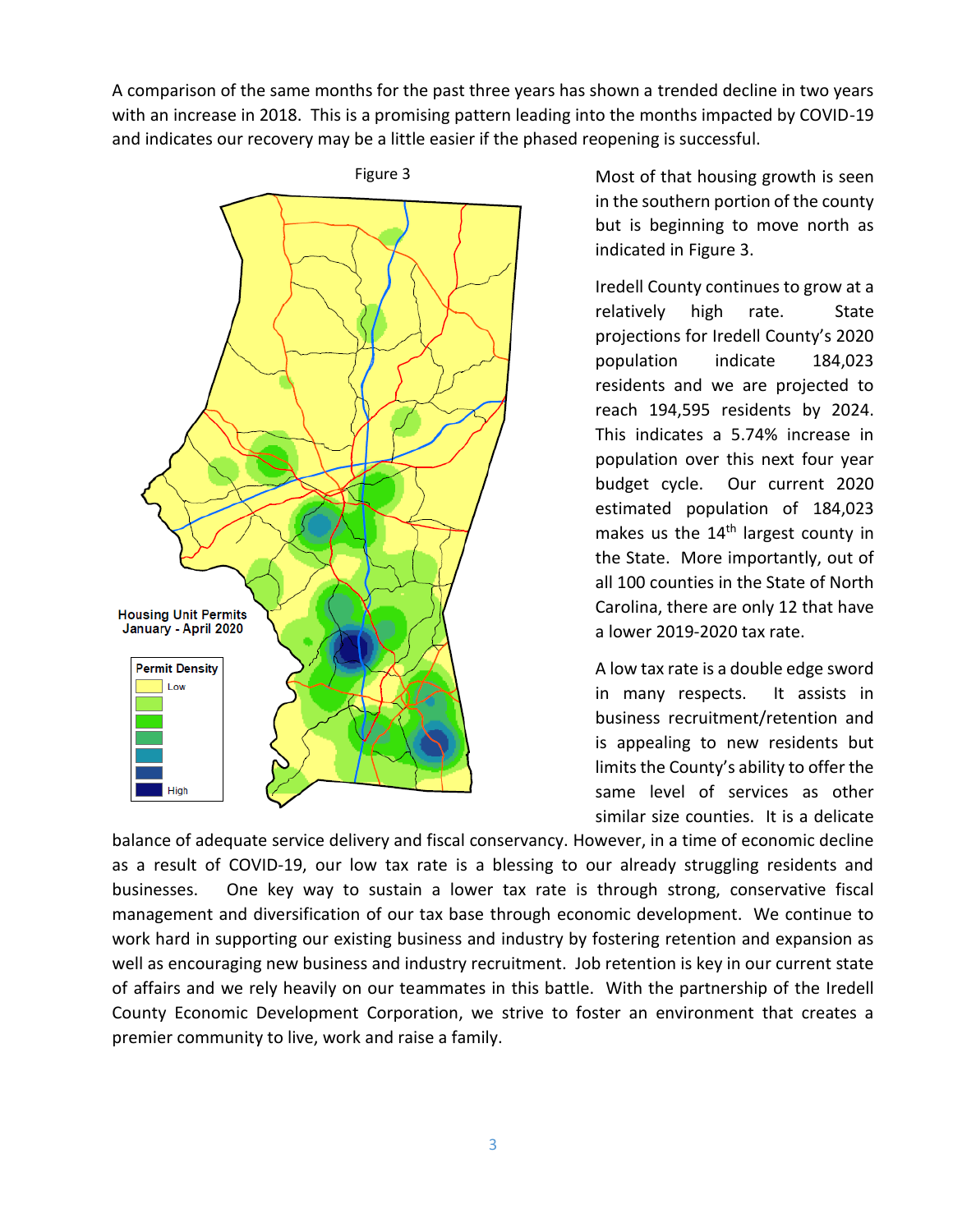Our unemployment rate began to tick upwards beginning in January 2020 but collectively has decreased overall since 2013. As of March 2020 it was 4% as indicated in Figure 4, which is below both the State and National Level at 4.4%.



This indicates that Iredell County is fairing slightly better than our State and Nation as we entered this global pandemic. We know the impact of COVID-19 hit our job market in late March, early April and the state projects a sharp increase in unemployment numbers beginning with the month of April. The U.S. Bureau of Labor Statistics reported the U.S. unemployment rate climbed from 4.4% in March to 14.7% in April. Economists have projected a state jobless rate between 12% and 15% for April, which



would be higher than the 33-year unemployment peak of 10.9% experienced in 2010 during the slow recovery from the Great Recession.

The two largest sources of the County's revenue comes from ad valorem tax at 62.44% and local option sales tax at 16.57% as depicted in Figure 5.

When looking at all of the economic indicators, ad valorem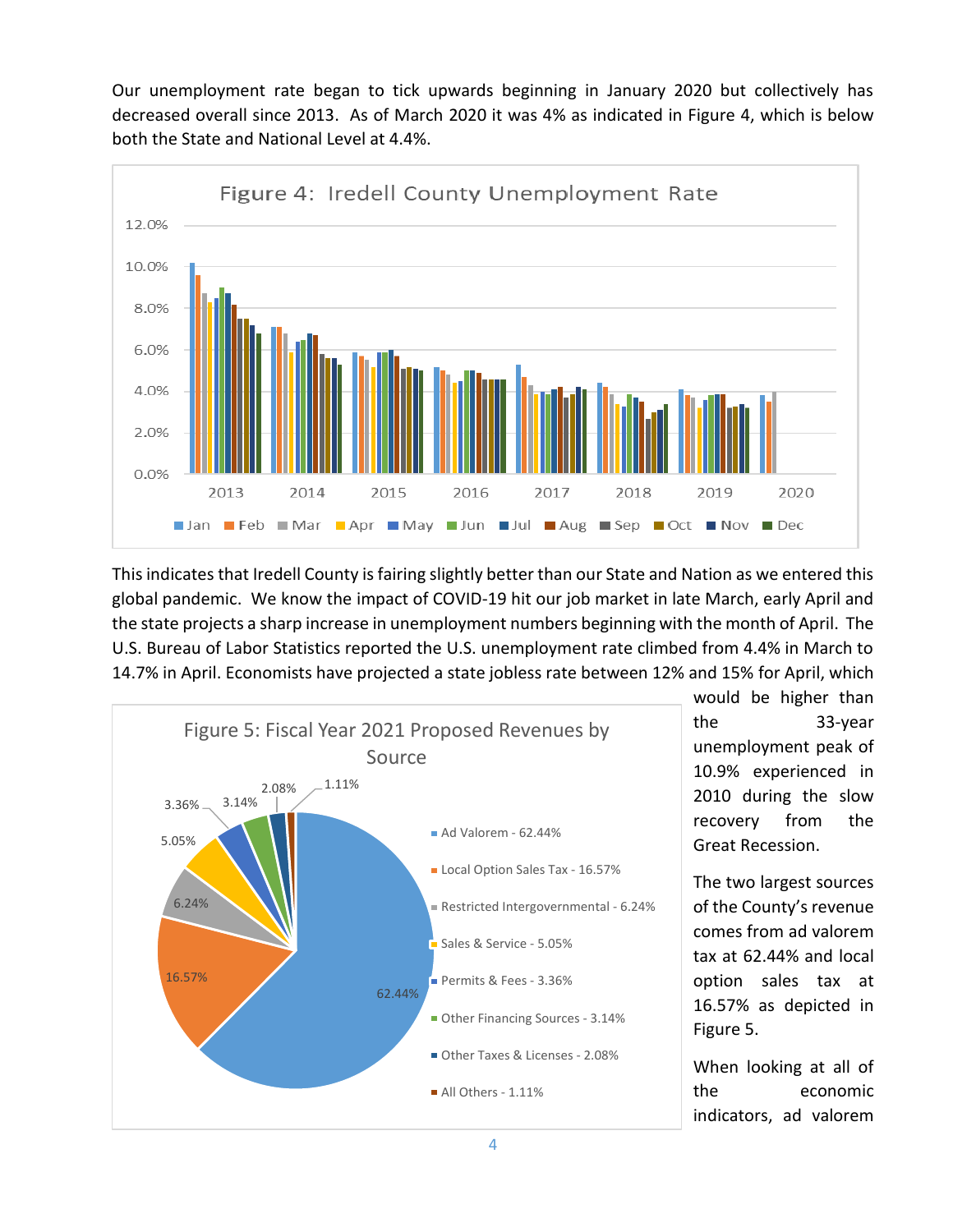tax revenues are expected to increase 5.85%, which equates to 1.97% in the additional penny approved by the voters for school capacity bonds and 3.88% in valuation growth. Taking into consideration the ebbs and flows of all additional revenue sources, several of which are down, the 2021 Fiscal Year Budget Recommendation is predicated on an overall growth of 3.46% or \$7,701,308. Of this new revenue, \$2,638,397 is attributed to the newly approved 1 cent tax increase for the school capacity bonds and will go towards retiring the debt.

#### **Fund Balance**

Our fund balance has fluctuated over the past several years as we have saved up funds to pay for large capital projects. One of the largest projects funded out of fund balance is the new Iredell County Detention Center that just recently came on line this year. The Board established a minimum threshold of 18% of operating expenses and we have worked tirelessly to not just maintain but slowly build back our fund balance through the diligent savings of our departments and fiscally conservative policies established by the Board of Commissioners. Our fund balance is estimated to be at 18.9% of the recommended budget and for that I am extremely grateful going into a very uncertain year ahead. The County's commitment to live within our means and prepare for financial uncertainty will pay off in the year ahead. This recommended budget does not anticipate the use of fund balance for normal operational funding. We are recommending the appropriation two one-time expenditures for planning purposes, which include \$30,000 for the Transportation Plan matching grant and \$250,000 for the fairgrounds master plan study. If revenues take a sharper decline or the recovery takes longer than projected, the County will have some reserves to fall back on if needed. The County's Fund Balance Policy and healthy debt profile will serve us well through the COVID-19 financial impact to our economy.

### **Expenditures**

We made every effort to satisfy the priorities of the Board of Commissioners while working within the confines of our available revenues as a result of our current economic condition. The majority of the requests are needs but must be prioritized, delayed and in some cases eliminated due to limits in revenues. We modified each department's line item

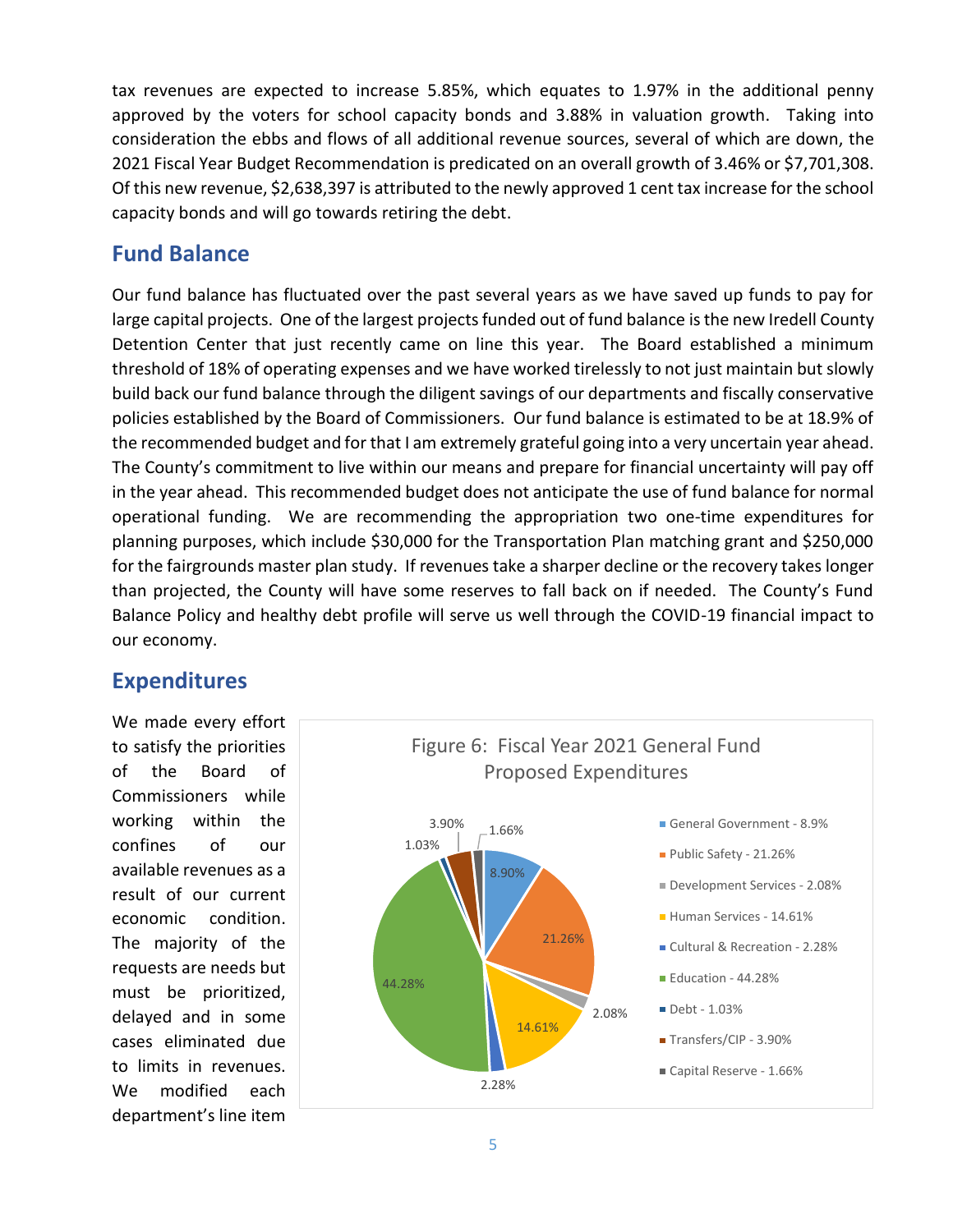requests to reflect actual spending over a four year historical perspective. We will also roll forward unspent funds in the FY20 budget to help cover some FY21 expenses. This is possible through the spending limitations enacted in the last quarter of the FY20 budget as a result of COVID-19. Figure 6 shows the breakdown of expenditures by category. These percentages are very similar to years past, with the top three areas being in education (44.28%), public safety (21.26%) and human services (14.61%).

## **Education**

This year we made a concerted effort to revisit the educational funding formula primarily in response to the request of the schools to shift our focus towards current expense funding. In years past the County funded education four different ways: current expense, capital, debt service and safety & security. In an effort to streamline the funding process and fall in line with the funding methodology utilized by other Counties in the State of NC, we made the following modifications:

- Current Expense will be funded on a per pupil basis and will be calculated by getting an average of the counties in NC with average daily membership (ADM) that falls within twenty percent, above and below, Iredell County according to the NC Association of County Commissioner (NCACC) Budget and Tax Survey. This average will be obtained each reappraisal year and Iredell County's funding level will be set at the new average or at the current funding level, whichever is higher. Each year thereafter, the per pupil allocation will be increased by the December US Department of Labor Un-Adjusted Total Consumer Price Index (CPI), excluding any one-time adjustments from the prior year and not to exceed the estimated property tax revenue growth for the upcoming fiscal year.
- Capital Funding would be equal to Chapter 105 of the NC General Statutes, Article 40 and 42 Local Governmental Sales and Use Taxes, distributed based on the average daily membership between the Iredell-Statesville and Mooresville Graded system systems. Large capital needs (outside normal maintenance, repair, replacement and renovation) will be vetted as part of the County's Capital Improvement Plan.
- Debt Service would be covered by the County's ad valorem tax collections to cover principal and interest amounts equal to the county's borrowings for the educational facilities. This amount will be adjusted annually in accordance with the retirement of principal and interest related to the debt service of capital projects.
- School Safety & Security, a new budget created in the FY20 budget with the hopes of the passage of the quarter cent sales tax, would be funded through the County's allocation of  $\mathcal{V}_2$ cent of Ad Valorem taxes to its Public Safety Function for school safety and security as a temporary funding source to be used to complete the remaining capital needs for school safety and security identified for ISS, MGSD & MCC. Once these previously identified one time capital needs are satisfied that funding source will expire.

To date, both Mooresville Graded Schools and Mitchell Community College have signed the new funding agreement which shifted the focus to current expense funding as opposed to capital funding. Financial allocations for the three education systems comprises 44.28% of the proposed General Fund Budget. In FY21, there is a total increase in Current Expense and Capital Outlay funding in the amount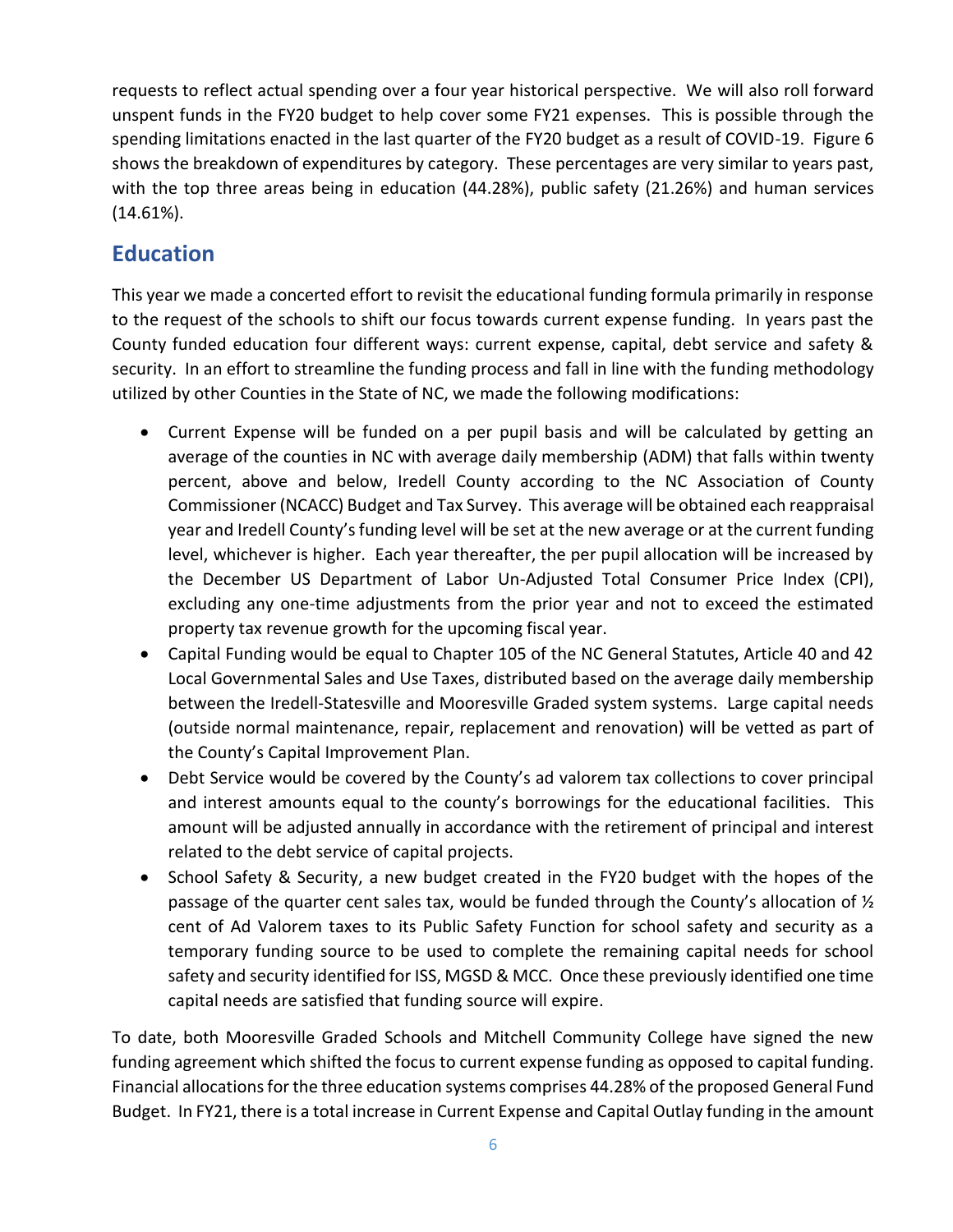of \$3,942,221 as depicted in Figure 7. This will increase the per pupil amount to \$1,940, up from \$1,675 in FY20, and will be uniform between Iredell-Statesville Schools (I-SS) and Mooresville Graded School District (MGSD). I-SS will see an increase of 18%, or \$6,818,810, in current expense and a decrease of 44%, or \$5,687,080, in capital outlay. MGSD will see an increase of 18%, or \$1,984,725, in current expense and a decrease of 22%, or \$574,198 in capital outlay. Mitchell Community College (MCC) will receive 18%, or \$639,794, more in current expense and 80%, or \$760,170, in capital outlay in the upcoming year.



#### **Personnel**

As a service organization our greatest strength are our employees. It is only through them we are successful and can serve the citizens of Iredell County. The Board recognizes this and has taken proactive steps over the past several years to ensure that Iredell County is an employer of choice. We have and will continue to focus on turnover reduction, which is currently trending at 5.46% from January-April, 2020. Thisis a key factor in any successful and thriving organization because employee retention is more efficient than employee replacement. Staff retention is achieved through creating positive and safe work environments, engaging your staff and letting them know their voice is heard, showing appreciation and support, encouraging positive morale and rewarding exemplary service.

During a global pandemic it would be assumed this would be an impossible task but we are fortunate to have dedicated and loyal staff that have a true servant's heart. Our staff have been called on more now than ever as a result of COVID-19 and the vast majority have answered the call unselfishly. Our Health Department and EMS agencies are dealing directly with COVID-19 patients and do so with compassion and self-sacrifice around the clock.

Our Emergency Communications Department has taken great steps to screen calls with the new COVID-19 protocols to send appropriate resources in order to protect the citizen and the responder. Our Emergency Management Agency coordinates supply requestsfor the County and works tirelessly to address the demand for Personal Protective Equipment (PPE) for our medical providers and first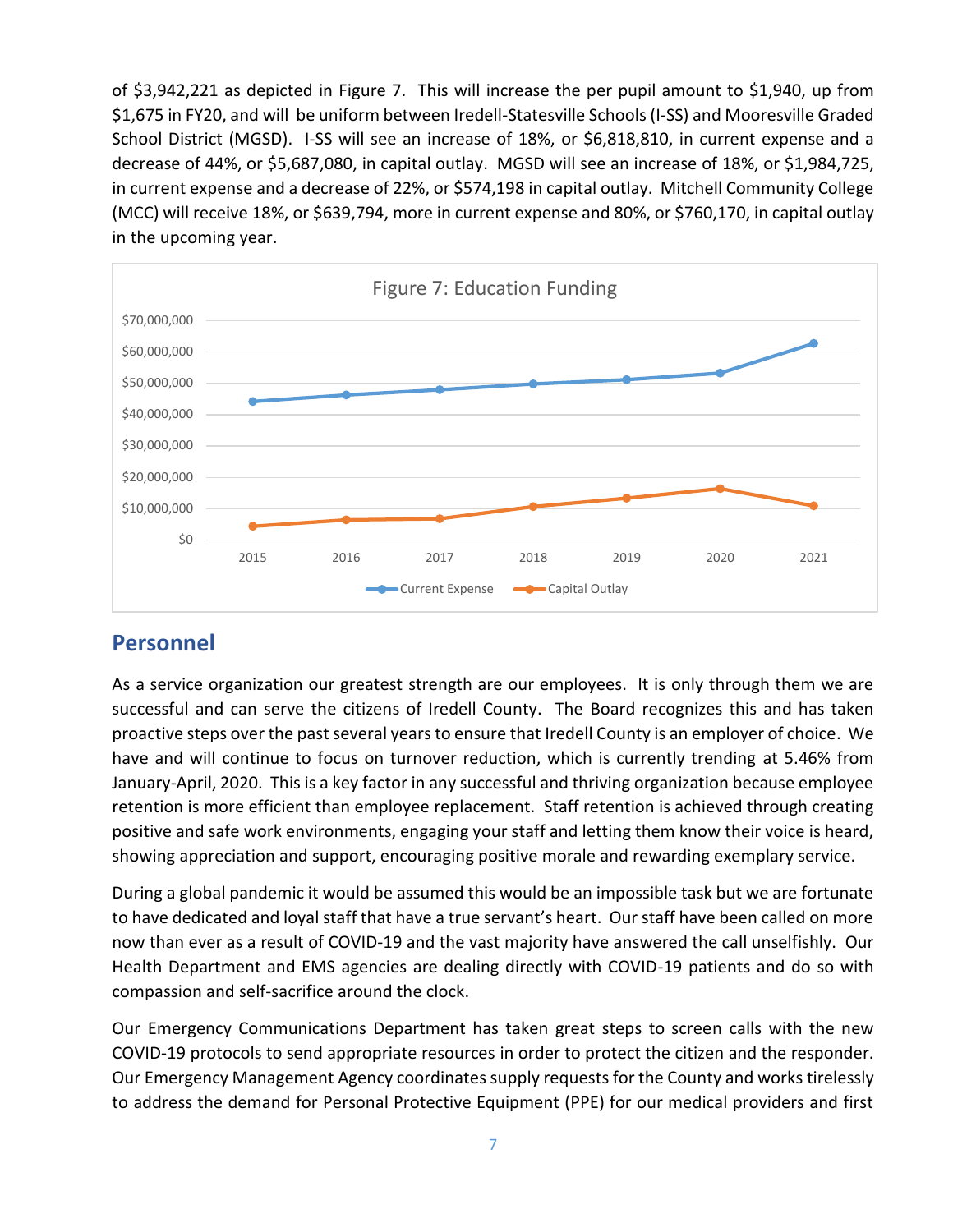responders. Our Sheriff's Office, who are already in a high risk profession, have to exercise an extra layer of diplomacy as they are the enforcement arm of the Governor's Stay at Home Order.

Our Social Services Department has seen a sharp increase in Medicaid applications and food and nutrition services and work tirelessly to ensure assistance is on the way. Our Information Technology Department adapted overnight to provide virtual solutions to allow uninterrupted service delivery. Our Development Service Departments work creatively to adjust their normal practices to ensure that essential construction and development continue safely. Marriages, deaths and property transactions still occur even with a stay at home order in place and the Register of Deeds office has responded. ICATS modified their transportation services to assist in meal delivery to those that were in need while our Vehicle Services Department works continually to keep our fleet of 465 vehicles maintained and operable.

The Library repurposed their facilities to assist students that don't have internet access to complete their required on-line learning as the result of school facility closures. Facility Services shifted their focus and began elevated sanitizing, cleaning and maintenance of all 63 county properties to keep citizens and employees safe. Parks and Recreation recognized the increased demand on Facility Services and took advantage of the Recreation Center closure and began to perform required maintenance themselves including repainting the facility, performing parks and trail maintenance and facility updates. Cooperative Extension helped coordinate a drive-in discounted food sale at the fairgrounds and works tirelessly to provide advice and assistance to our agricultural community that was already struggling to make ends meet.

Solid Waste has seen a large spike in utilization as the result of residents being home for extended periods of time tackling their spring cleaning. Animal Services continue to provide services and respond to assist our population that has no voice. Human Resources quickly shifted to interpret and apply the new Families First Coronavirus Response Act Federal Legislation in a matter of days and works to assist County Employees impacted by the virus. Veteran's Services continue to serve our soldiers and their families because the needs don't disappear even when our mobility is limited. Finance added to their busiest time, budget season, the minute by minute tracking of revenue loss and necessary expenditures as a result of COVID-19. Elections and Tax continue to follow mandated requirements as safely as possible and be an information resource for citizens that call frequently asking how this pandemic will impact the upcoming election, tax listing and required payments.

The calls for help continue and County employees answer without fail day and night. For these reasons Istruggle to not recommend a pay increase for these loyal public servants; however, in a time where our community is struggling and we are facing historical unemployment numbers, the revenues simply are not available. I am, however, recommending once revenues begin to recover and our economy rebounds, a salary scale adjustment be the first item the Board contemplates adding to the budget if a mid-year review is possible.

We received 27 full time and 4 part time new position requests this year and were only able to recommend 8 full time and 3 part time, which are detailed below.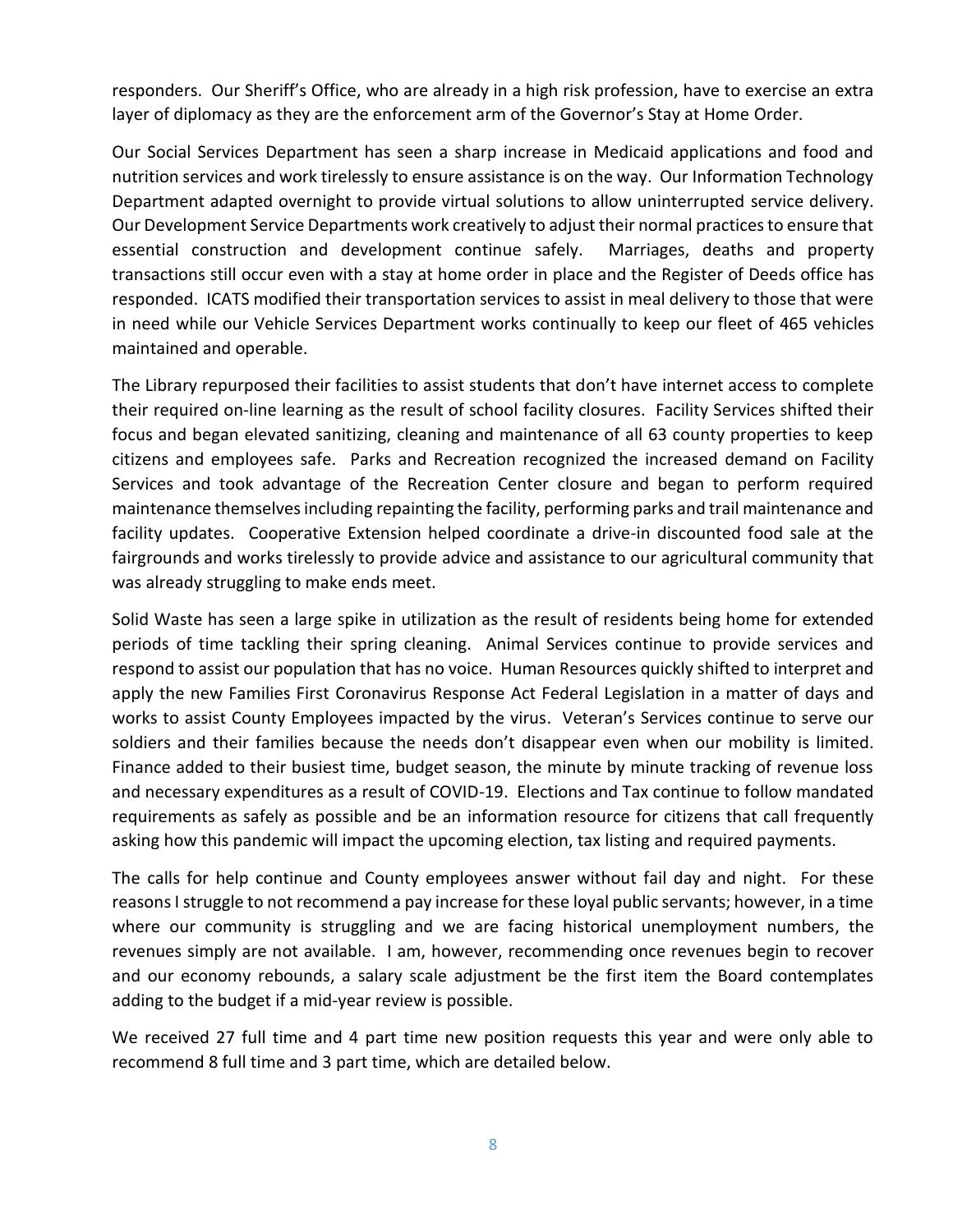- Transitioning a part time position to a full time GIS Mapping Tech simply due to the size of the county and the need to ensure that our GIS data is as accurate as possible. With the shift now to on-line service delivery the dependence on this information is critical.
- Converting previously contracted janitorial services into two full time and one part time day porter at the Health Department and Animal Services/Cooperative Extension Facilities. The level of cleaning required in these facilities is great and in order to ensure it is more frequent and on demand, we can provide better service for virtually the same amount of money inhouse.
- Adding three telecommunicators in our Emergency Communications Department so we can begin monitoring tactical channels for departmental interoperability and to help with the growth in call volume. We are also recommending a Technical Support Specialist to assist in Computer Aided Dispatch (CAD) updates and programming and to assist with performing required quality assurance checks.
- Adding an Administrative Support Assistant in the Building Standards Department to assist in ensuring our on-line offerings are up-to-date and services do not suffer. Funding for the first year for this position will be realized through a mid-year delay in filling an inspector position, which we feel confident we can do with the slowing economy.
- Adding a part time Planner position to assist in ensuring plans are reviewed in a timely and thorough manner to help expedite the turnaround time to jump start our anticipated recovery.
- Adding a part time EMS Operations Officer to assist in the growing regulatory requirements and demands on our service.

## **Capital Projects**

As the County grows and the demand for services shift, we must ensure we are maintaining our facilities and expanding where necessary. Within this budget, there is \$605,000 proposed in facility improvements and \$2,667,500 to fund identified projects in the Capital Improvement Plan (CIP). We are also hoping to roll unspent contingency funds from the Detention Center and Public Safety Center construction projects into this fund upon project close out.

We have taken a hard look at capital projects for this fiscal year and trimmed them back substantially from what was reviewed and discussed at the Winter Retreat. Our focus was on necessary projects resulting in the delay of several less critical projects. Included in this budget are funds to make necessary ADA accessibility improvements at several county facilities and grounds. We propose this to be a multi-year project with funds allocated each year. A parking lot extension at Government Center South, which is part of our lease agreement with the NC Department of Environment Natural Resources (DENR). New carpet at Government Center South in the new Probations and Parole and DENR spaces. The final year of the VoIP phone system project and a portable generator that could be used at critical facilities during the loss of power. Funds are set aside for necessary ambulance replacements due to wear and tear of the current fleet. Repayment of borrowed funds to the Future Park Fund and funds for a partnered sewer line extension at the Recreation Center with the Town of